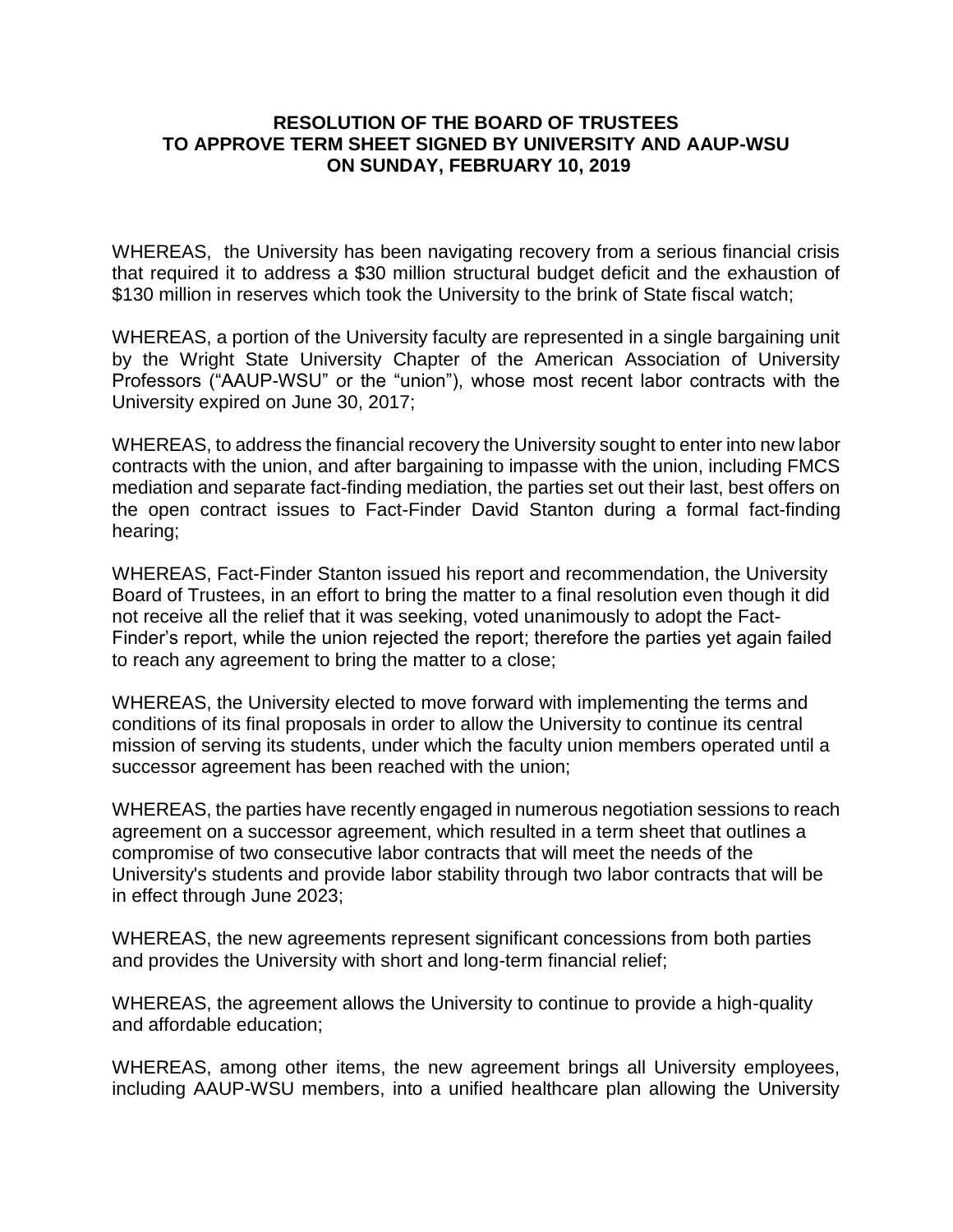flexibility to address health insurance costs under the University's existing health care plan that now covers all University employees equally;

WHEREAS, among other items, the new agreements address the University's financial issues by providing reasonable but responsible compensation increases with 0% general salary increases, 0% minimum salary increases, and 0% merit pay increases from academic and fiscal years 2017 through 2021, and 2.5% general salary increases, .5% minimum salary increases, and 0% merit pay increases for academic and fiscal year 2021-2022, and 2.5% general salary increases, .5% minimum salary increases, and 1% merit pay increases from academic and fiscal year 2022-2023;

WHEREAS, the resolution of other outstanding issues that were not yet tentatively agreed to in the prior rounds of negotiations is encompassed in the accompanying Term Sheet for Successor Contracts Effective February 10, 2019-June 30, 2020 and July 1, 2020- June 30, 2023 attached hereto as Exhibit A which sets forth the resolution of all outstanding issues including but, not limited to:

- Agreement to incorporate the tentatively agreed upon Articles and Appendices from the most recent negotiation process;
- Return to the provisions from the prior August 20, 2014 June 30, 2017 labor contract in pertinent parts on retrenchment, workload, and merit pay;
- Providing the University the ability to furlough union faculty members one day per semester as a cost savings measure;
- An extension of the time for awarding a continuing appointment and promotion for non-tenure track faculty;
- A reduction in summer teaching pay for union faculty members ranging from 20% to 15% over the course of the two contracts;
- Establishment of a retirement incentive program;

WHEREAS, the approval of the Term Sheet for Successor Contracts will enable the Board to contribute to its need to reduce costs and build resources to enhance the financial sustainability of the University;

WHEREAS, the University presented the Term Sheet to the AAUP-WSU in discussions held on Sunday, February 10, 2019 to resolve outstanding issues with the union;

WHEREAS, the University and the AAUP-WSU agreed to accept the Term Sheet on February 10, 2019; and